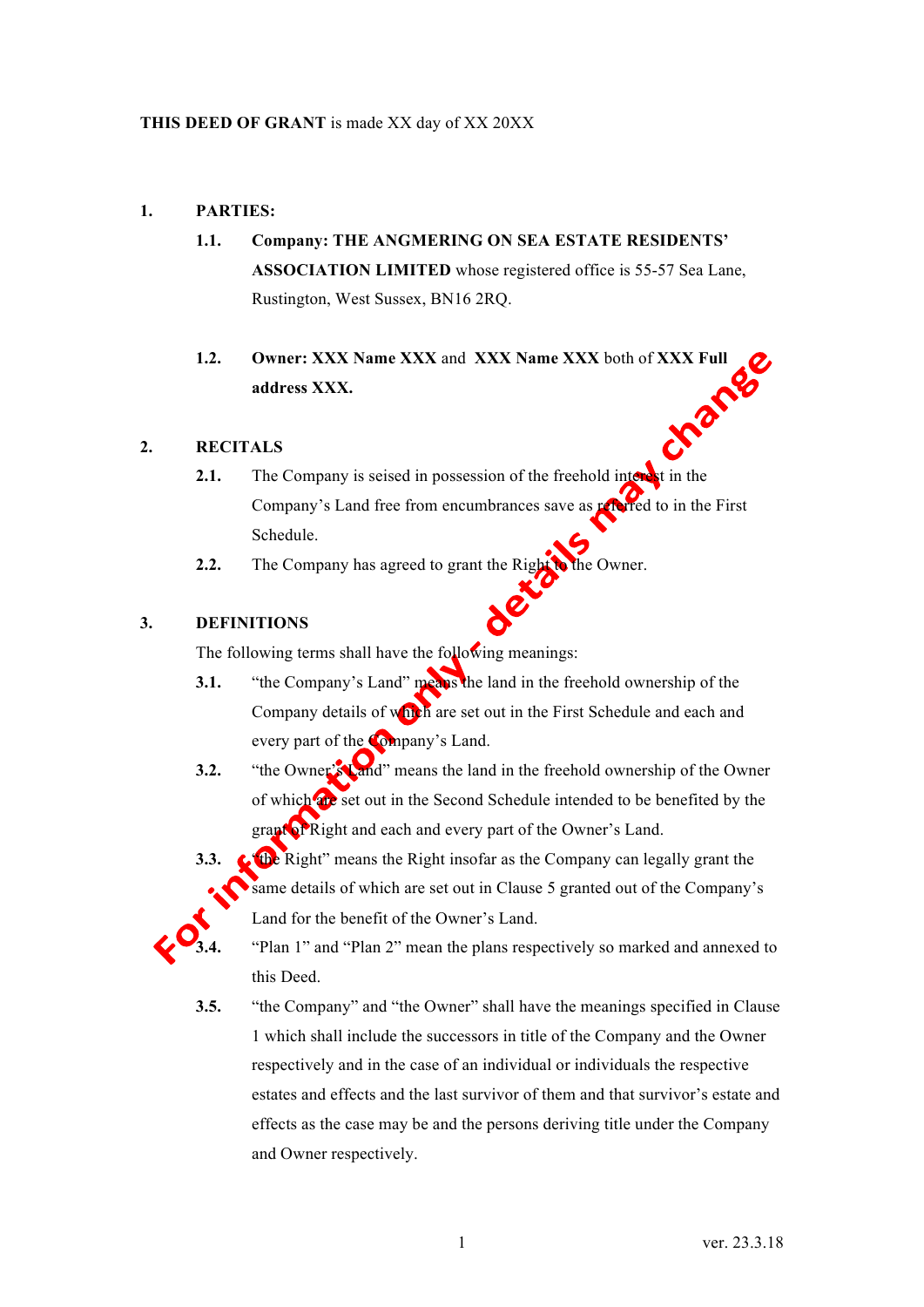- 3.6. "Estate charges" means those annual charges ordinarily paid by the Owner to the Company for the maintenance and upkeep of the Company's land as specified in Schedule 1 below.
- 3.7 an "enhancement" includes without limitation flora, fauna, fencing and hard landscaping.

### **4. GRANT**

In consideration of the covenants on the part of the Owner contained in Clause 6 and the sum of **ONE HUNDRED POUNDS** paid by the Owner to the Company (recent of which the Company hereby acknowledges) the Company with Full Title Guarantee to the Company's Land grants to the Owner the Right **TO HOLD** to the Owner in fee simple.

### **5. RIGHT**

The Right granted in Clause 4 is the right to construct a widened driveway as shown coloured red on Plan 2 over the Company's Land in place of the existing driveway and pathway coloured blue on Plan 1 and thereafter to use the same at all times and for all purposes connected with the Owner's Land.

**SUBJECT TO** the Owner reinstating any damage cause to the Company's Land to the reasonable satisfaction of the Company.

### **6. THE OWNER'S COV**

The Owner so as to benefit the Company's Land or any part or parts of it, and so as to bind Owner's Land into whatsoever hands it may come, but not so as to render the Owner personally liable for any breach of a restrictive covenant arising after the Owner has parted with all interest in the Owner's Land, covenants with the Company as follows:

that in exercising the Right the Owner will pay, or continue to pay, the annual Estate charges to the Company as determined by the Company acting reasonably.

- 6.2. not at any time to use, or permit to be used, the Owner's Land otherwise than as a single private dwelling-house unless agreed in writing by the Company.
- 6.3. not at any time to carry on, or permit to be carried on, any trade, business, manufacture, or profession in or upon the Owner's Land unless agreed in advance, in writing, by the Company.
- 6.4 that any enhancement, placed in, or on, the Company's verge outside the Owner's Land will remain the property of the Company. Owners, therefore, cannot remove,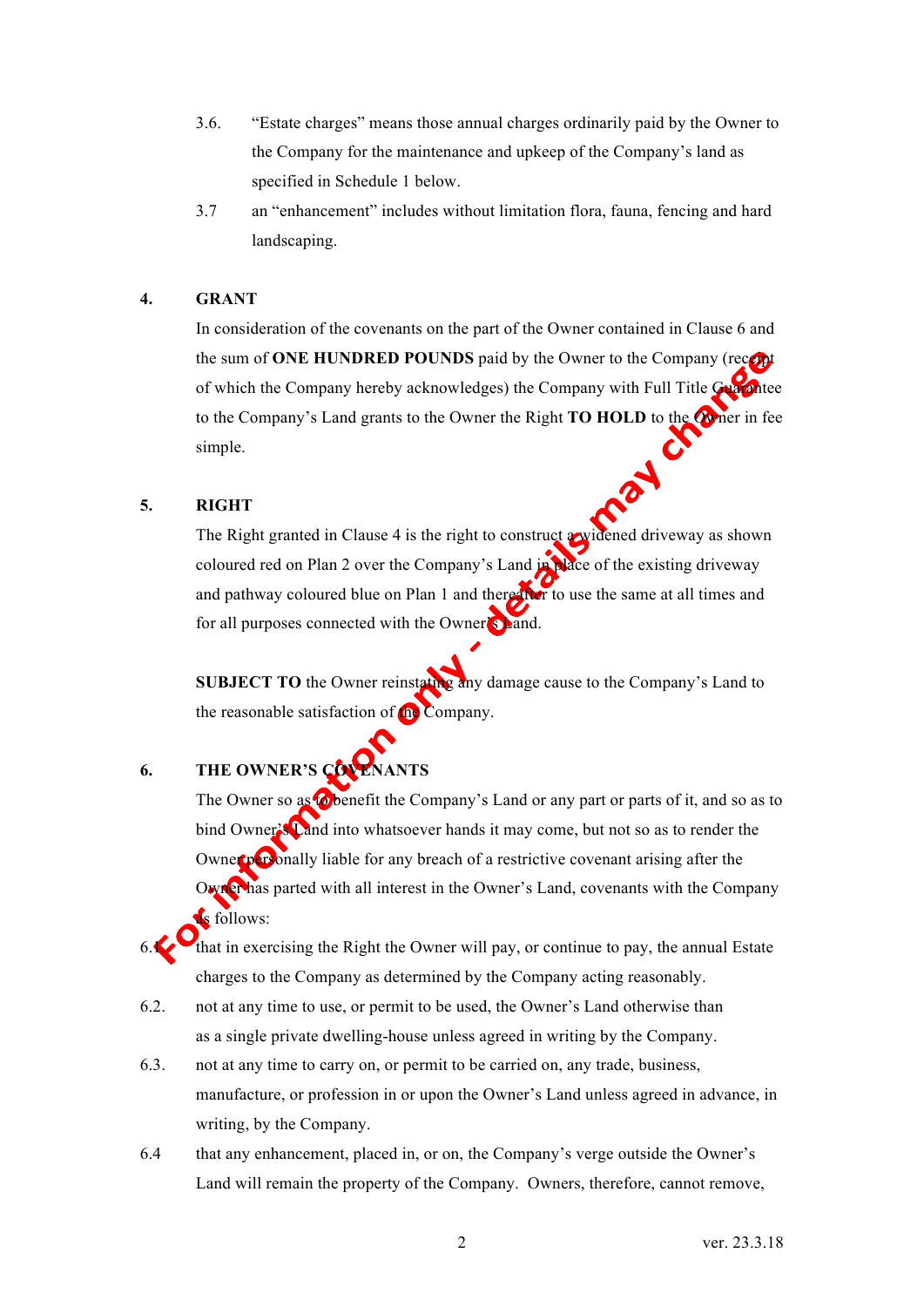take, or destroy such enhancements without the prior written permission of the Company.

### **7. HEADINGS**

The clause headings do not form part of this Deed and should not be taken into account in its construction or interpretation.

IN WITNESS whereof the parties have signed this Deed of Grant as a Deed the day and year first before written. and year first before written.

# **THE FIRST SCHEDULE**

## THE COMPANY'S

All that freehold land on the Angmering-on-Sea Estate and registered at H.M. Land Registry with Absolute Title under Title Number (??? enter number ???)



All that freehold land and premises known as (full address) and registered at HM Land Registry under Title Number (??? Enter number ???)

**TED AS A DEED by THE ANGMERING-ON-SEA ESTATE RESIDENTS' ASSOCIATION LIMITED** acting by:

Director's Signature:

Print Name:

Secretary's signature:

Print Name: